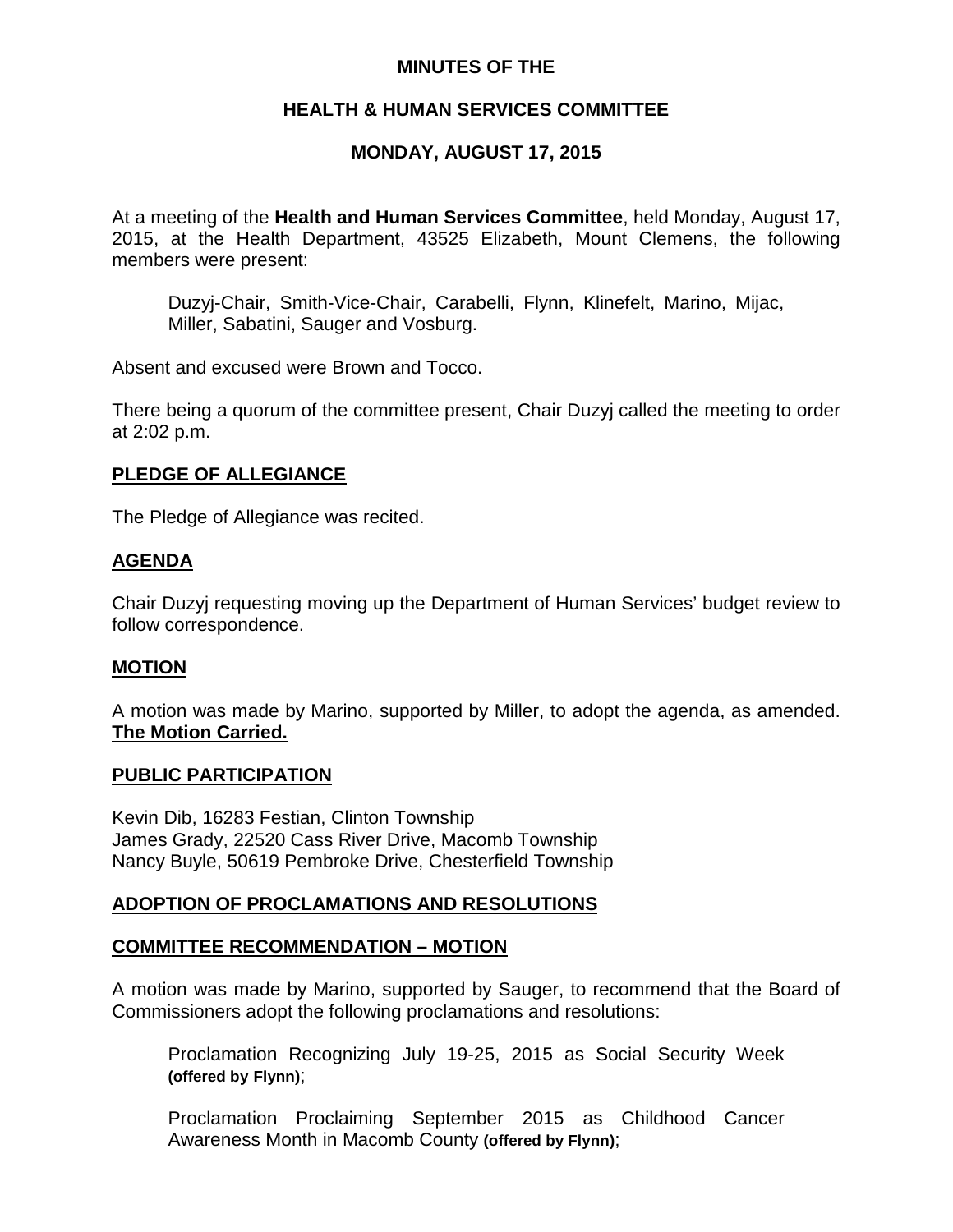Resolution Supporting The Repeal of Michigan's 2011 Fireworks Law Within House Bills 4725 and 4726 **(offered by Duzyj)** and

Resolution Supporting Michigan Senate Bill No. 352, The Caregiver Advice, Record and Enable (CARE) Act **(offered by Duzyj)**.

### **THE MOTION CARRIED.**

### **RECEIVE AND FILE**

### **July 28, 2015 Clarification of Budgeting for Multi-Year Grant Awards**

### **MOTION**

A motion was made by Sauger, supported by Smith, to receive and file the July 28, 2015 correspondence from Finance Director Steve Smigiel regarding clarification of budgeting for multi-year grant awards.

The following commissioner spoke: Carabelli.

Chair Duzyj called for a vote on the motion and **The Motion Carried.**

### **July 27, 2015 Revision of Statistics for the Medical Examiner's Office**

### **MOTION**

A motion was made by Marino, supported by Vosburg, to receive and file the July 27, 2015 email from Medical Director Dan Spitz regarding a revision of statistics for the Medical Examiner's Office. **The Motion Carried.**

### **July 27, 2015 Follow-up from MSUE Master Gardening Projects and Financial Literacy Programs.**

### **MOTION**

A motion was made by Marino, supported by Carabelli, to receive and file the July 27, 2015 email from Debbie Safian, on behalf of Richard Wooten, responding to questions raised during the MSUE budget review. **The Motion Carried.**

### **CORRESPONDENCE**

### **MOTION**

A motion was made by Miller, supported by Marino, to receive and file the following correspondence: July 25, 2015 Memo from Macomb County Animal Control Chief Jeff Randazzo regarding Wellness (Vaccine) Clinic at Rodgers, Area Agency on Aging 1-B (AAA 1-B) Quarterly Update and Journey Through Crossroads newsletter. **The Motion Carried.**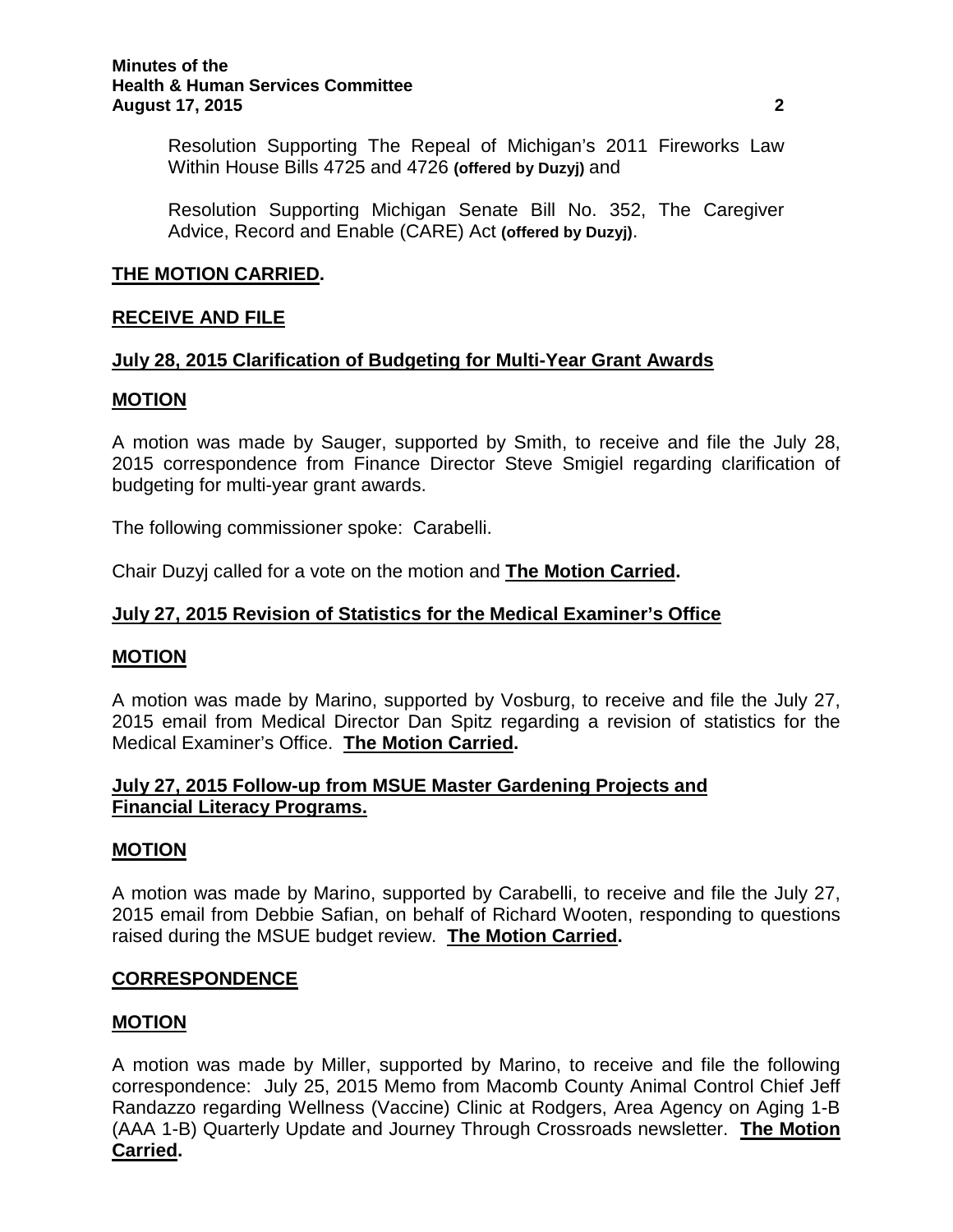# **DEPARTMENT BUDGET REVIEW – DHS (SOCIAL WELFARE FUND)**

Finance Director Steve Smigiel summarized the budget for the Department of Human Services (Social Welfare Fund).

DHS Director Valerie Nunn spoke about the county-appropriated emergency fund which is used to help families who are not eligible for state services with emergency needs.

The following commissioners spoke: Miller and Duzyj.

### **MOTION**

A motion was made by Carabelli, supported by Smith, to receive and file the budget review for the Department of Human Services. **The Motion Caried.**

# **DEPARTMENT BUDGET REVIEW – MARTHA T. BERRY**

Administrator Jennifer Morgan introduced their new Controller, Cynthia Goerke, who gave an overview of the 2016 budget, and spoke about the current residents and the services that are provided.

The following commissioners spoke: Vosburg, Klinefelt, Marino, Carabelli and Flynn.

### **MOTION**

A motion was made by Marino, supported by Vosburg, to receive and file the budget review for Martha T. Berry. **The Motion Caried.**

# **MARTHA T. BERRY – BUDGET AMENDMENT RESOLUTION**

### **MOTION**

A motion was made by Flynn, supported by Smith, to forward to the Finance Committee a recommendation to approve an amendment to the 2015 adopted budget to reflect organizational and budgetary changes at Martha T. Berry (MTB) Medical Care Facility; amendment should reflect a decrease of 100 percent of Internal Services charges (Indirect Cost Allocations) equal to \$791,586; the 2015 adopted budget amount of \$791,586 should be realized in an increase of contract services and/or wages; administrative services that MTB once purchased from the general county are currently provided solely by MTB and/or its contractors (i.e. Human Resources, Finance, Information Technology, telephone service, legal services); further, this budget action addresses budgetary issues only. It does not constitute the Commission's approval of any County contract. If a contract requires Commission approval under the County's Contracting Policy or the County's Procurement Ordinance, such approval must be sought separately.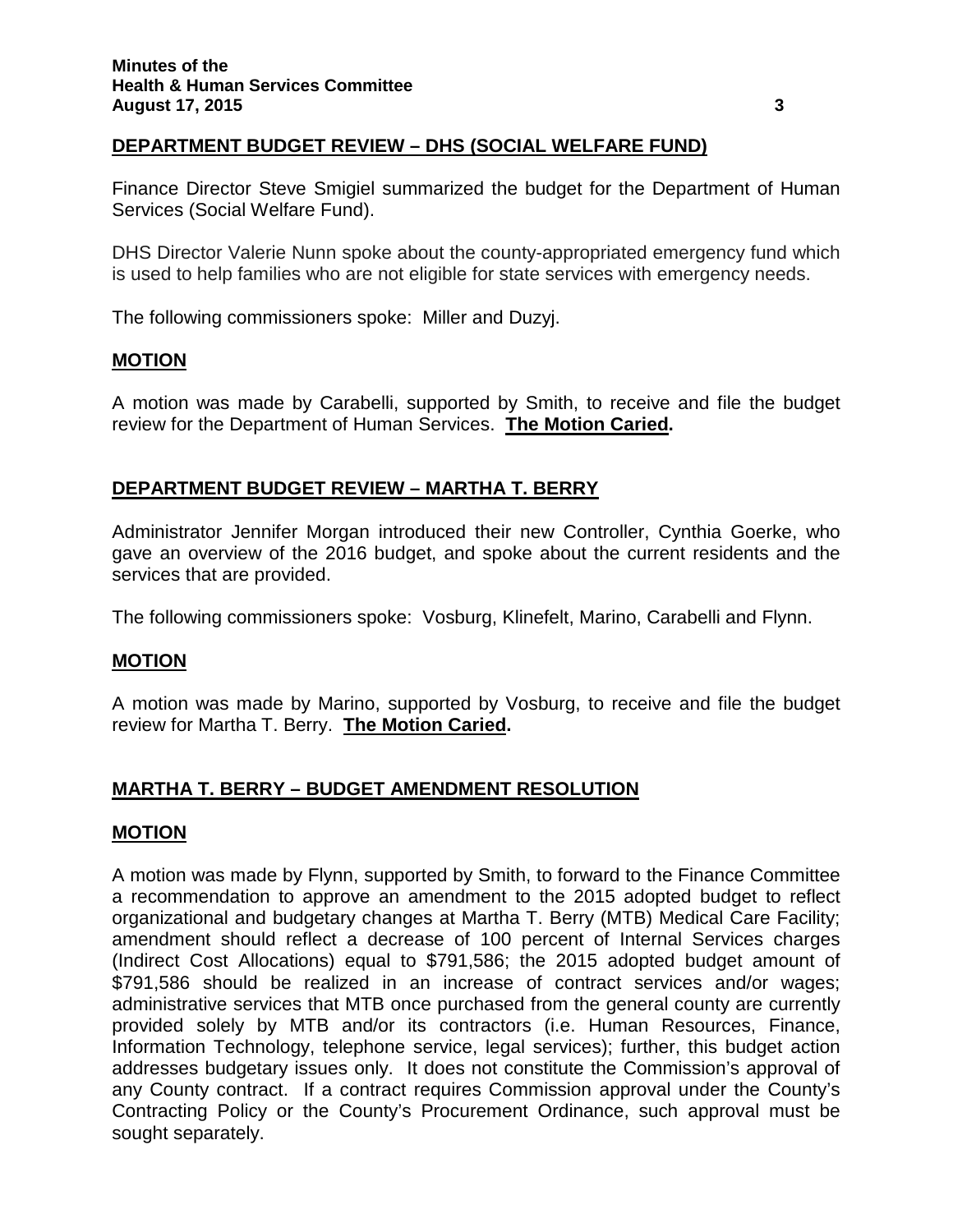The following commissioners spoke: Flynn, Carabelli, Vosburg, Miller and Klinefelt.

Chair Duzyj called for a vote on the motion and **The Motion Carried.**

#### **DEPARTMENT BUDGET REVIEW – COMMUNITY MENTAL HEALTH**

Finance Director Steve Smigiel summarized the budget for the Community Mental Health Department.

Executive Director John Kinch provided an overview of the budget, indicating that the increases are related to the Affordable Care Act. He spoke about the mission of the department and highlighted some of their initiatives.

The following commissioners spoke: Klinefelt, Miller, Flynn and Vosburg.

#### **MOTION**

A motion was made by Carabelli, supported by Marino, to receive and file the budget review for the Community Mental Health Department. **The Motion Caried.**

### **DEPARTMENT BUDGET REVIEW – OFFICE OF SUBSTANCE ABUSE**

### **Discussion on distribution of increase of Liquor Tax Revenues for substance abuse programs (PA 2 of 1986) (page 49)**

Finance Director Steve Smigiel summarized the budget for the Office of Substance Abuse.

The following commissioners spoke: Carabelli.

Director Randy O'Brien and Kathleen Parzynski, Administrative Assistant III for Data and Finance Coordinator, were present. Mr. O'Brien overviewed a list of providers and budget allocations (PA 2) for 2015-16.

The following commissioner spoke: Miller.

#### **MOTION**

A motion was made by Miller, supported by Carabelli, to receive and file the budget review for the Office of Substance Abuse and the information provided on liquor tax revenues for substance abuse programs. **The Motion Caried.**

### **DEPARTMENT BUDGET REVIEW – VETERANS SERVICES**

Finance Director Steve Smigiel summarized the budget for Veterans Services.

Commissioner Sabatini commended the department for its increase in revenue and decrease in expenditures.